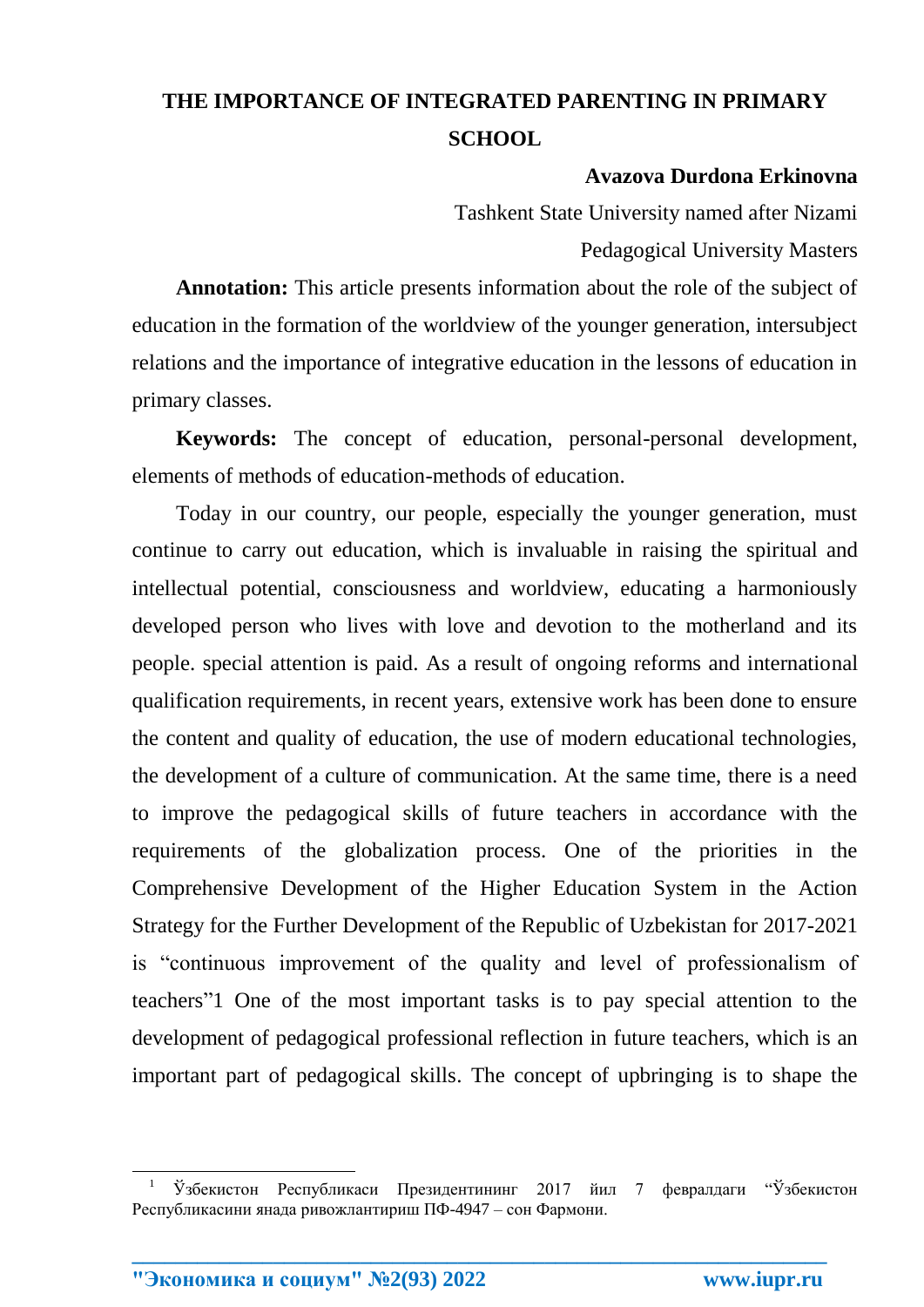worldview of young people, to shape their behavior, to develop their aesthetic religion and to bring them up to physical maturity.

Education has a social character. For the development of society, it needs a young generation that can preserve and further develop its material and spiritual wealth, using it effectively. All this is achieved through education. The essence of upbringing is to reflect the deep connections, internal relationships that determine the main signs and trends in the development of a particular event. A person is a whole being as a legitimate result of upbringing. In the process of upbringing, the child's personality develops as a whole, not individually. As a child learns and develops, the phases of upbringing become more complex, deeper, and stratified. That is why "Tarbiya" lessons have been introduced for all classes of the school. In this regard, the lessons of education in the primary school serve as a basis for future knowledge. It is necessary to create and implement a pedagogical system that combines individual, group and mass forms of organization. The science of education plays an important role in the development of the individual, preparing him for life in various activities. This science shapes human psychology.

Methods of upbringing are the methods of influencing a child's system of consciousness, emotions, will, behavior, and attitudes in order to shape the child's personality. Elements of parenting methods are called parenting methods. Appropriately organized methodological ways of solving this or that educational task are called educational methods. Visual aids, books, radio, television, and children's activities can be tools for reading, work, play, physical education, and sports. As you can see, the subject of "Education" covers several disciplines.

In the process of integration into society, human integration can be understood as the collection of individual elements, their integration, integration. Also, many scholars and methodologists have commented on the nature of the problem of integration. 'given in reefs.

"A.Gulamov and H.Nematov emphasize that integrative processes are the ability to use comprehensive knowledge from other disciplines to provide students with comprehensive knowledge. In this case, students will study the artistic style in

**\_\_\_\_\_\_\_\_\_\_\_\_\_\_\_\_\_\_\_\_\_\_\_\_\_\_\_\_\_\_\_\_\_\_\_\_\_\_\_\_\_\_\_\_\_\_\_\_\_\_\_\_\_\_\_\_\_\_\_\_\_\_\_\_**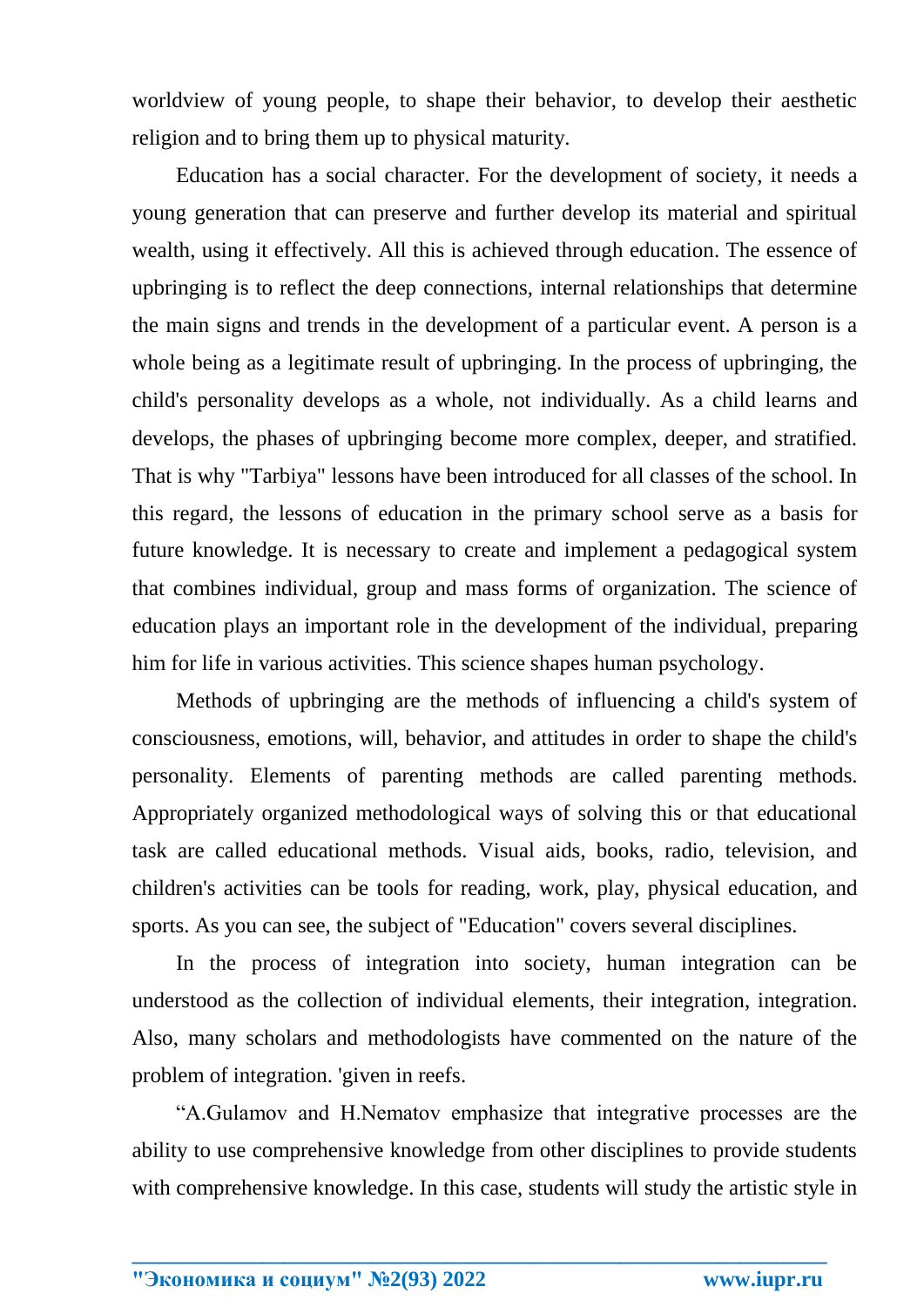the field of literature, the scientific style in biology, chemistry, physics, mathematics, the method of working papers on the basis of materials from the basics of law"2.

The essence of integration is in line with Farididdin Attor's words:"3. Methodists B.Ziyomuhammedov and Sh.Abdullaeva emphasize that the technology of the educational process should be developed for a single lesson, a single topic or a part of the subject, the whole subject, and shows that it has 5 principles:

The first is to formulate the main goal expected of a particular lesson, topic, section, subject;

The second is to divide the lesson or subject into modules and identify the system of issues to be addressed within the objectives and modules expected from each module;

The third is to compile test questions within the module;

The fourth is to identify ways to achieve goals,

The fifth is to pay special attention to the necessary connections and interdisciplinary connections between the parts of the lesson, based on the principle of integrity"4.

Integration creates opportunities and conditions for the development of thinking. Integration is an important tool for individual work with the student and his activation. As a result of the organization of interdisciplinary communication in the classroom, the number of subjects will be reduced, the results will be more effective, it will be easier to involve students in independent work. answers can be arranged. The main purpose of the use of such modern types of lessons is to activate the activities of students in the learning process, to achieve a high level of mastering the material. Such technology teaches students to imagine the world differently, to connect practice with life, not to memorize theoretical rules, to

**\_\_\_\_\_\_\_\_\_\_\_\_\_\_\_\_\_\_\_\_\_\_\_\_\_\_\_\_\_\_\_\_\_\_\_\_\_\_\_\_\_\_\_\_\_\_\_\_\_\_\_\_\_\_\_\_\_\_\_\_\_\_\_\_**

 2 Ғуломов А., Неъматов Ў. Она тили таълим мазмуни.-Т.: Ўқитувчи, 1995.-Б. 38.

<sup>&</sup>lt;sup>3</sup> Қаранг: Рўзимухаммад Б. Буюк шахслар силсиласи // Маърифат. - 2002. -№26. -Б.6.

<sup>&</sup>lt;sup>4</sup> Зиёмухаммадов Б., Илғор педагогик технология.-Т.: Абу Али ибн Сино, 2001.-Б. 24-25.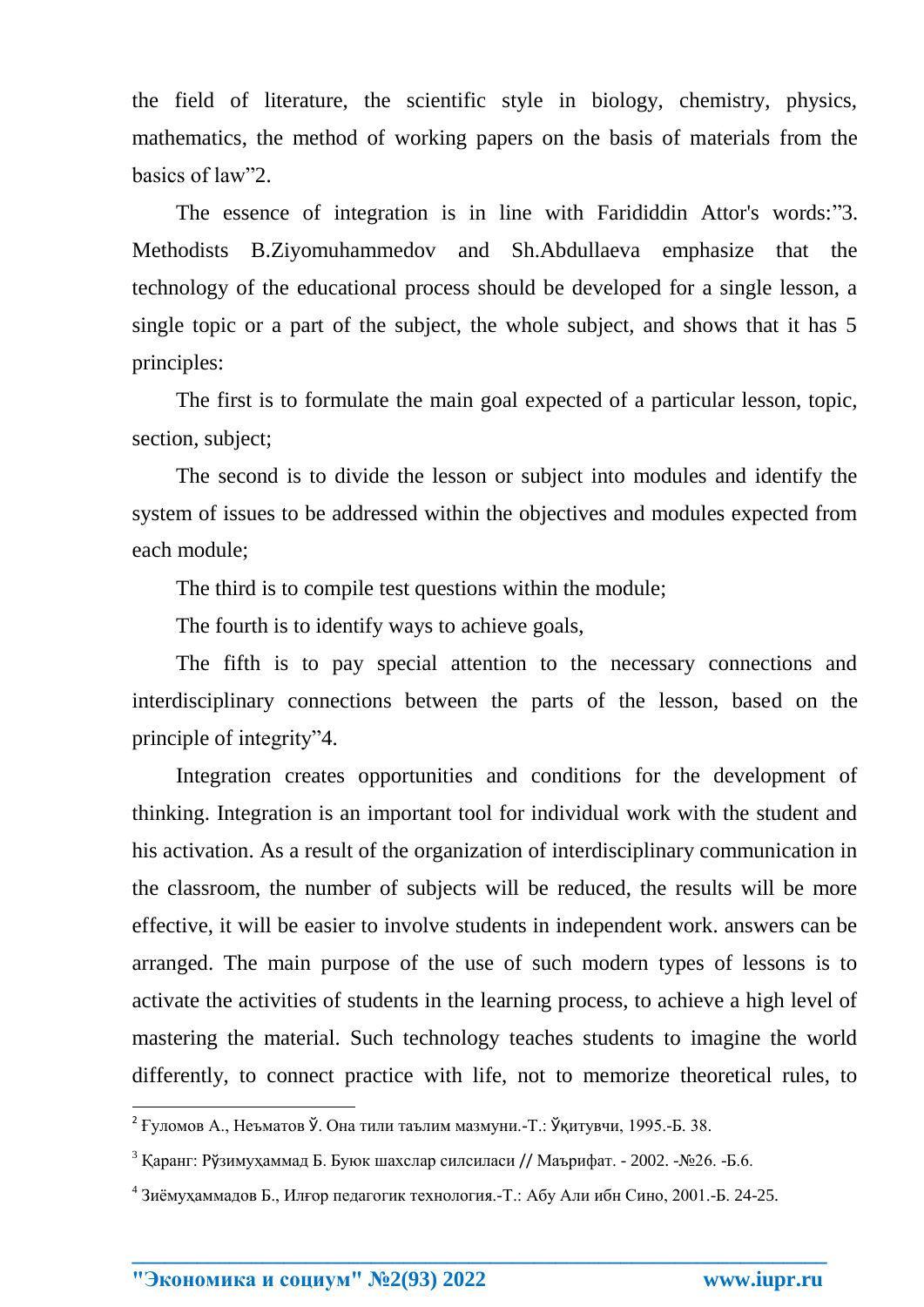understand the harmony of the individual and society, to achieve diversity of ideas, non-standard thinking as well as to understand the ways of self-development.

In integrative education - deepening and increase of interdisciplinary knowledge, their formation. During integration, the volume of interdependence increases and is regulated, which regulates the operation of parts and the integrity of the object of study. The main goal of education integration is to lay the foundations for a good understanding of nature and society in primary school and to form an attitude to the laws of their development"5.

One of the most pressing issues today is the ability to identify hidden connections and connections in the formation of the scientific worldview, to ensure interdisciplinary connections. Because with interdisciplinary connections, a teacher who is able to organize a lesson not only increases students' interest in their subject, but also helps them to master the subject. As a result of the systematic implementation of interdisciplinary links, the relevance of the educational process will increase significantly. Students develop dialectical thinking skills. Modular lesson technologies can be used to teach primary school lessons in connection with the native language, education, as well as painting, natural sciences, labor sciences. Because such lessons teach students to be creative, to think independently.

Currently, several methods of integration are used. One of them is the idea of combining several disciplines into one discipline. Today, this can be seen in the fact that many foreign scholars do not study the problems of integration of the specifics of primary schools. Let's look at some of the teachings they put forward. The main goal of integrative education is to engage the child in a conversation with nature, society, science, art, in short, the world. , the idea of directing the use of language used by scientists, to help a small school student to acquire a basic knowledge of the art of communication with a wide range of ideas. This literacy includes everything from interacting with people to interacting with oneself and with events in the environment. help, to give a broad and, most importantly, understanding of the diversity of material and cultural, about the inner (spiritual)

**\_\_\_\_\_\_\_\_\_\_\_\_\_\_\_\_\_\_\_\_\_\_\_\_\_\_\_\_\_\_\_\_\_\_\_\_\_\_\_\_\_\_\_\_\_\_\_\_\_\_\_\_\_\_\_\_\_\_\_\_\_\_\_\_**

1

<sup>&</sup>lt;sup>5</sup> Abdullayeva Q, Ochilov M, "Boshlang'ich maktab darsliklarini yaratish mezonlari,-T.: 1999-yil